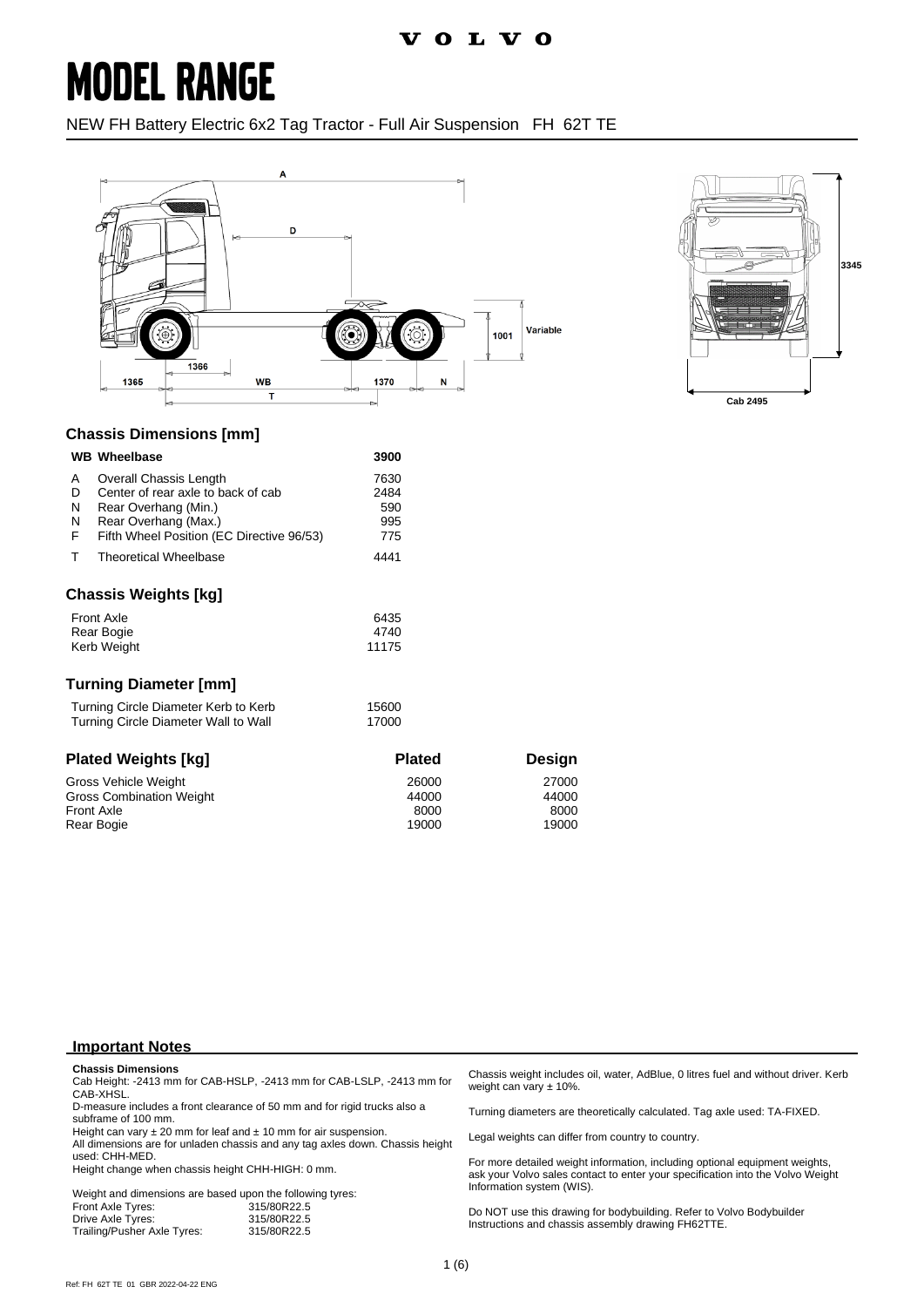# **MODEL RANGE**

### NEW FH Battery Electric 6x2 Tag Tractor - Full Air Suspension FH 62T TE

| <b>TRUCK USE</b>                                                      |                                                                                                                                                                                     | RAL19                                                           | Rear bogie design capacity - 19 tonne                                                                                                                                |
|-----------------------------------------------------------------------|-------------------------------------------------------------------------------------------------------------------------------------------------------------------------------------|-----------------------------------------------------------------|----------------------------------------------------------------------------------------------------------------------------------------------------------------------|
| $\blacksquare$ DRM-BE                                                 | Balanced & Economy Drive Mode                                                                                                                                                       | $\Box$ RAL20.5<br>□ RAL22.5                                     | Rear bogie design capacity - 20.5 tonne<br>Rear bogie design capacity - 22.5 tonne                                                                                   |
| ∎ PVT-MAP<br>∎ RC-SMOOT                                               | I-See Predictive Cruise Control - using map based topography<br>information<br>Road Conditions - Smooth                                                                             | ∎ RSTAB1<br>$\square$ RSTAB2<br>$\Box$ RSTAB3                   | Rear anti-roll bar - Normal stiffness<br>Rear anti-roll bar - Medium stiffness<br>Rear anti-roll bar - Stiff                                                         |
| <b>CORE COMPONENTS</b>                                                |                                                                                                                                                                                     | $\square$ RALIM10                                               | Rear-axle load limiter - 10 tonne                                                                                                                                    |
| □ CHH-HIGH                                                            | Chassis Height - High - for loading heights check the unique<br>BEP chassis drawing attached to this quote                                                                          | $\square$ RALIM105<br>$\blacksquare$ RALIM115                   | Rear-axle load limiter - 10.5 tonne - speed controlled<br>Rear-axle load limiter -11.5 tonne - speed controlled                                                      |
| □ CHH-MED                                                             | Chassis Height - Medium - for loading heights check the<br>unique BEP chassis drawing attached to this quote                                                                        | □ RALIM20<br>□ RALIM95                                          | Rear-axle load limiter - 20 tonne<br>Rear-axle load limiter - 9.5 tonne                                                                                              |
| □ TAG-FIXD<br>□ TAG-FIXS                                              | Tag axle - Fixed with twin tyres on tag axle<br>Tag axle - Fixed with single tyres on tag axle                                                                                      | $\blacksquare$ ASF-DL1<br>□ ASF-DLL                             | Air suspension with 1 driving level<br>Air suspension with automatically lowered drive height over<br>60km/h                                                         |
| $RADT-GR$                                                             | Rear air suspension, 2 axles - 1 driven/1 tag                                                                                                                                       | $\Box$ actst-to                                                 | Active Steering- Volvo Dynamic Steering - VDS - with extra                                                                                                           |
| □ FHE-HSLP                                                            | Cab - Globetrotter - all-steel safety cage design with a roof-<br>mounted emergency escape hatch.                                                                                   | □ ASFE-BAS                                                      | electronic pump and torque overlay<br>Active steering feature - Basic - Volvo Dynamic Steering - VDS                                                                 |
|                                                                       | Designed and built to Swedish impact and ECE R29<br>regulations                                                                                                                     | □ ASFE-OG                                                       | - only<br>Active steering feature - Volvo Dynamic Steering - VDS - with                                                                                              |
| □ FHE-LSLP                                                            | Cab - Low sleeper - with steel safety cage design<br>Designed and built to Swedish impact and ECE R29                                                                               | □ ASFE-PO                                                       | stability assist - oversteer<br>Active steering feature - Volvo Dynamic Steering - VDS - with                                                                        |
| $\blacksquare$ FHE-SLP                                                | regulations<br>Cab - Sleeper - all-steel safety cage design with a roof-<br>mounted emergency escape hatch.<br>Designed and built to Swedish impact and ECE R29                     | $\square$ Asfe-PS                                               | personal settings and stability assist<br>Active steering feature - Volvo Dynamic Steering - VDS - with<br>personal settings                                         |
| $\square$ fhe-xhsl                                                    | regulations<br>Cab - Globetrotter XL - all-steel safety cage design with a roof-                                                                                                    | $\blacksquare$ RST-AIR<br>$\Box$ RST-AIR4                       | Rear suspension type - Air<br>Rear suspension type - Air with reinforced air bellows                                                                                 |
|                                                                       | mounted emergency escape hatch.<br>Designed and built to Swedish impact and ECE R29                                                                                                 | $\scriptstyle\Box$ Fil.-eeeb                                    | Chassis frame inner liner - From the end of the engine to the                                                                                                        |
| EPT2412                                                               | regulations<br>Gearbox - I-shift Automated 12-speed - suitable for gross train                                                                                                      | $\square$ Fil-txeb                                              | end of the bogie<br>Chassis frame inner liner - From gearbox member to the end of<br>the bogie                                                                       |
|                                                                       | weights up to 44tonne                                                                                                                                                               | $\blacksquare$ BBOX-EF                                          | Battery box position - End of the frame in rear overhang                                                                                                             |
| $\blacksquare$ NEM3                                                   | Number of Electrical Motors - 3 - Output 490 kW - 666hp<br>continuous power                                                                                                         | $\blacksquare$ BATTAMP<br>$\Box$ Battind                        | Battery management - Voltage and current gauge<br>Battery management - Voltage, current and charge indicators                                                        |
| □ RSS1344C<br>∎ RSS1344E                                              | Drive Axle - RS1344C single reduction with differential lock -<br>design GCW 44 tonne                                                                                               | $\square$ WHC-FOL1<br>$\square$ WHC-FOL2                        | One foldable wheel chock<br>Two foldable wheel chocks                                                                                                                |
| □ RSS1370A                                                            | Drive Axle - RSS1344E single reduction with differential lock -<br>design GCW 44 tonne<br>Drive Axle - RSS1370A single reduction 13 tonne with                                      | $\square$ WHCP-F<br>$\square$ WHCP-T                            | Wheel chock carrier position - In the front part of the vehicle<br>Wheel chock carrier position - Outer luggage locker                                               |
|                                                                       | differential lock - design GCW 70 tonne                                                                                                                                             | □ CHAIN-S                                                       | Snow chains                                                                                                                                                          |
| <b>PACKAGES</b>                                                       |                                                                                                                                                                                     | □ HOOK-SC                                                       | Snow chain hooks                                                                                                                                                     |
| ■ INFONDF                                                             | Media Information Platform with Navigation & Volvo Connect<br>"On board" Support                                                                                                    | ∎ TOWF-NO1<br>□ TOWF-NO2                                        | Front towing device - One detachable - stored in cab<br>Front towing device - Two detachable - stored in cab                                                         |
| $\square$ Driv-E<br>$\square$ Driv-E+                                 | Cab Package - Drive<br>Cab Package - Drive +                                                                                                                                        | □ TOWR-ONE                                                      | Towing hitch attached to rear crossmember                                                                                                                            |
| DRIV-E++<br>$\square$ 1LIV-E                                          | Cab Package - Drive +<br>Sleep & Resting Package - Living one-bed                                                                                                                   | $\Box$ TREL15<br>$\blacksquare$ TREL7-7                         | Trailer electrical connection - Single 15 pin - ADR certified<br>Trailer electrical connection - 2 x 7 pin - 24N and 24S                                             |
| $\Box$ 1LIV-E+<br>□ 1LIV-L++<br>$\square$ 2LIV-E<br>$\square$ 2LIV-E+ | Sleep & Resting Package - Living one-bed +<br>Sleep & Resting Package - Living one-bed ++<br>Sleep & Resting Package - Living two-bed<br>Sleep & Resting Package - Living two-bed + | $\square$ TBC-DUO<br>$\square$ TBC-EC<br>$\blacksquare$ TBC-GBR | Duomatic type air line connectors<br>Trailer brakes with EC palm coupling connectors<br>'C' and 'CA' type air line connectors                                        |
| □ 2LIV-E++<br>$\square$ Safe-E                                        | Sleep & Resting Package - Living two-bed ++<br>Active safety package                                                                                                                | $\square$ TRBR-HCF<br>∎ TRBR-STA                                | Full pressure hand controlled trailer brake<br>Stationary trailer brake control                                                                                      |
| $\square$ SAFE-E+<br>$\square$ RANGOPT3                               | Active safety package +<br>Range Optimisation Package -3 years prepaid subscription                                                                                                 | $\square$ TRB-STRE                                              | Stretch Brake - Automatic low speed trailer brake activation to<br>avoid jack-knifing and improve steerability                                                       |
| <b>RANGOPT4</b><br>$\Box$ RANGOPT5                                    | Range Optimisation Package - 4 years prepaid subscription<br>Range Optimisation Package - 5 years prepaid subscription                                                              | $\blacksquare$ RFEND-B<br>■ RFH-BAS                             | Three piece EC approved rear mud wings and spray flaps                                                                                                               |
| <b>CHASSIS</b><br><b>FSLS-BAS</b>                                     | Front suspension levelling - basic stroke                                                                                                                                           | □ RFH-HIG<br>$\square$ RFH-LOW                                  | Basic rear wing height<br>High rear wing height - higher wing tops<br>Lower rear wing height - shallower wing tops                                                   |
| $\square$ FAL10.0                                                     | Front axle design capacity - 10 tonne - check tyre capacity                                                                                                                         | ∎ BLIGHT-E                                                      | Emergency brake light                                                                                                                                                |
| FAL8.5<br>$\square$ Fal $9.0$                                         | Front axle design capacity - 8.5 tonnes<br>Front axle design capacity - 9.0 tonne - check tyre capacity                                                                             | <b>WHEELS &amp; TYRES</b>                                       |                                                                                                                                                                      |
| $\Box$ FSTAB<br>∎ FSTAB2<br>$\square$ FSTAB3                          | Front anti-roll bar - Normal stiffness<br>Front anti-roll bar - Medium stiffness<br>Front anti-roll bar - High stiffness                                                            | ∎ RT-AL<br>□ RT-ALDP                                            | Wheels - Alcoa brushed aluminium rims - standard holes for<br>long stud fixing<br>Wheels - Alcoa Dura-Bright aluminium rims - standard holes<br>for long stud fixing |

■ Standard Equipment □ Optional Equipment

For more detailed information about cab and powertrain equipment, please refer to separate specification sheets.

For all possible options and combinations of options please consult your Volvo sales contact who can create a specification to match your requirements using the Volvo Sales Support system (VSS).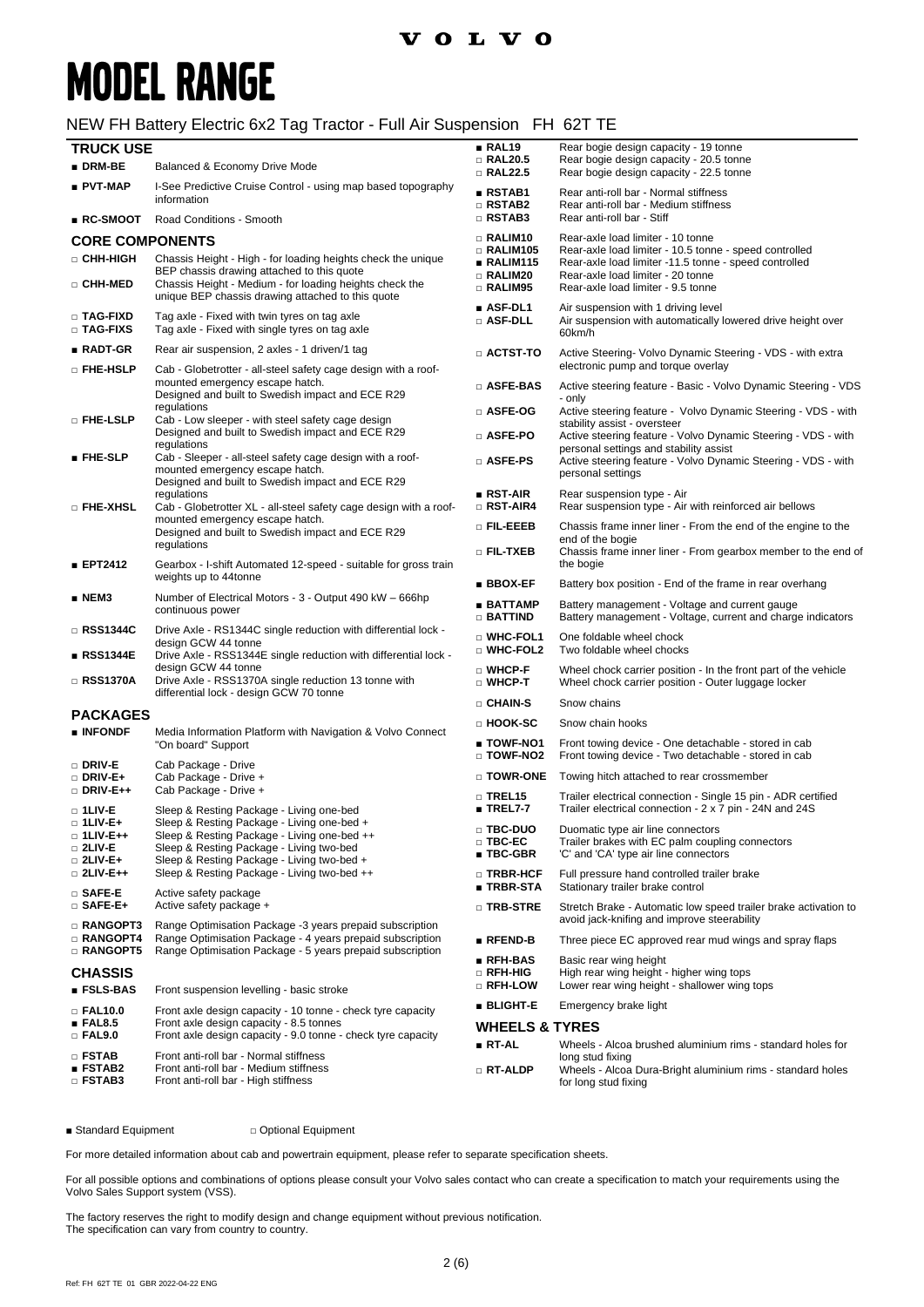### **VOLVO**

# **MODEL RANGE**

#### NEW FH Battery Electric 6x2 Tag Tractor - Full Air Suspension FH 62T TE

| □ RT-ALDPD                               | Wheels - Alcoa Dura-Bright EVO aluminium rims - countersunk<br>holes for short stud fixing                                           | ■ IMMOBIL                              | Thatcham H2 approved immobiliser                                                                                                                                                             |
|------------------------------------------|--------------------------------------------------------------------------------------------------------------------------------------|----------------------------------------|----------------------------------------------------------------------------------------------------------------------------------------------------------------------------------------------|
| □ RT-ALDU                                | Wheels - Alcoa brushed aluminium rims - countersunk holes<br>for short stud fixing                                                   | □ ALARM-E                              | Enhanced vehicle alarm - Thatcham H1 approved - Cab plus<br>external sensor for body/trailer                                                                                                 |
| $\square$ Spwt-D<br>□ SPWT-F             | Spare wheel & tyre with rear tyre pattern<br>Spare wheel & tyre with front tyre pattern                                              | <b>Example COLOCK</b> Alcolock         |                                                                                                                                                                                              |
| $\square$ SWCP-T<br>$\square$ SWCP-TP    | Spare wheel supplied temporarily strapped to chassis<br>Temporary spare wheel carrier on top of chassis frame                        | $\Box$ AMPL400                         | Radio amplifier, 8 channel, 400 W with subwoofer<br>Located in right hand external storage box                                                                                               |
| $\square$ JACK-12T<br>$\square$ JACK-15T | 12 tonne bottle jack                                                                                                                 | ■ BUPMON                               | Back up monitor - Digital reverse camera, parameter & lead<br>supplied loose in cab.                                                                                                         |
| □ JACK-20T<br><b>TOOL-BAS</b>            |                                                                                                                                      | □ ISUNS-BS<br>■ ISUNS-DS               | Side sun visor - Driver & passenger side<br>Side sun visor - Driver-side                                                                                                                     |
| □ TOOLKIT                                | <b>Basic Toolkit</b><br>Complete tool kit                                                                                            | □ ISUNF-RE<br>■ ISUNF-RM               | Electrically operated textile interior sun blind<br>Manually operated textile interior sun blind                                                                                             |
| □ INFLAHOS                               | Tyre inflation hose                                                                                                                  | $CSPL-BX$                              | Lower center dash open storage box                                                                                                                                                           |
| □ GAUGE-TP                               | Tyre pressure gauge                                                                                                                  | $\square$ CSPL-BXD                     | Lower centre dash drawer                                                                                                                                                                     |
| ■ CRUIS-E                                | <b>DRIVELINE EQUIPMENT</b><br>Eco cruise control (with eco-roll and I-cruise, controls in                                            | $\Box$ ADFS                            | Two extra DIN slots in front shelf - can be fitted with card or<br>drawer available as an accessory                                                                                          |
|                                          | steering wheel)                                                                                                                      | ■ BUPALARM                             | Reverse alarm                                                                                                                                                                                |
| $\square$ PTR-D<br>$\square$ PTR-DH      | Gearbox PTO for plug-in pump, 0.71xeng speed<br>Gearbox driven high speed PTO for one plug-in hydraulic<br>pump                      | □ RTOLL-PK                             | Road toll PREPARATION kit for trucks operating with "Toll<br>Collect" in Germany                                                                                                             |
| □ PTR-DM                                 | Gearbox driven medium speed PTO for one plug-in hydraulic                                                                            | ■ LOADIND                              | Load indicator with central dashboard display                                                                                                                                                |
| $\square$ PTR-F                          | pump<br>Gearbox driven PTO with rear flange connection                                                                               | □ REMC-MF                              | Multi-functio wireless remote control                                                                                                                                                        |
| $\square$ PTR-FH<br>$\square$ PTR-FL     | Gearbox driven high speed PTO with SAE drive flange<br>Gearbox driven low speed PTO with SAE drive flange                            | <b>FIREXT3S</b>                        | Fire extinguisher - 3kg mounted on the seat base                                                                                                                                             |
| □ PTRD-D                                 | Gearbox driven HIGH SPEED PTO for two plug-in hydraulic                                                                              | □ WARNVEST                             | High visibility warning vest - no sleeves                                                                                                                                                    |
| □ PTRD-D1                                | pumps<br>PTRD-D1 Gearbox driven HIGH SPEED PTO (1 SAE flange &                                                                       | ■ WARNTRI2                             | Roadside hazard warning triangle                                                                                                                                                             |
| □ PTRD-D2                                | 1 plug-in hydraulic pump)<br>Gearbox driven HIGH SPEED PTO (2 SAE flanges & 1 plug-in                                                | $\Box$ aidkit                          | First aid kit - Legal demand for EU markets including delivery<br>to EU bodybuilder                                                                                                          |
| □ PTRD-F                                 | hyd pump)<br>PTO with 1 DIN + 1 flange connection rear, manual gearbox                                                               | □ AIDKIT1B                             | First aid kit - Legal demand for trucks transiting Germany                                                                                                                                   |
| $\Box$ HPG-F101                          | Parker F1-101 gearbox mounted, fixed displacement, single                                                                            | $\square$ WARNLAMP                     | Portable warning lamp                                                                                                                                                                        |
|                                          | flow, hydraulic pump                                                                                                                 | $\square$ LAMP-IN                      | Inspection lamp                                                                                                                                                                              |
| $\square$ HPG-F41                        | Parker F1-41 gearbox mounted, fixed displacement, single<br>flow, hydraulic pump                                                     | □ BULBKIT                              | Bulb and fuse kit                                                                                                                                                                            |
| $\Box$ HPG-F51                           | Parker F1-51 gearbox mounted, fixed displacement, single<br>flow, hydraulic pump                                                     | □ WRITEPAD                             | Writing pad                                                                                                                                                                                  |
| $\Box$ HPG-F61                           | Parker F1-61 gearbox mounted, fixed displacement, single<br>flow, hydraulic pump                                                     | ■ DST-CF4                              | Driver seat - Suspended, adjustable shock absorber, travel,<br>backrest & lumbar controls with integrated seatbelt                                                                           |
| $\square$ HPG-F81                        | Parker F1-81 gearbox mounted, fixed displacement, single<br>flow, hydraulic pump                                                     | □ DST-CF5<br>$\square$ DST-CF6         | Driver seat - Suspended with adjustable shock absorber,<br>travel, backrest, lumbar & heat controls with integrated seatbelt<br>Driver seat - Suspended with adjustable shock absorber,      |
| $\blacksquare$ STWPOS-R                  | Steering wheel position - RIGHT-HAND DRIVE                                                                                           |                                        | travel, backrest, lumbar, heat and ventilation controls with                                                                                                                                 |
| □ STWM-LE                                | Leather steering wheel                                                                                                               | DST-LUX1                               | integrated seatbelt<br>Driver seat - Deluxe 1: electrical adjustment with memory                                                                                                             |
| ■ STGW-AD2                               | Adjustable steering wheel with neck tilt                                                                                             |                                        | function, lumbar support, heating & ventilation with integrated<br>seatbelt                                                                                                                  |
| <b>D</b> ARSL                            | Additional road speed limit - switch in dashboard                                                                                    | □ DST-LUX2                             | Driver seat - Deluxe 2: electrical adjustment with memory                                                                                                                                    |
| ■ ESP-BAS1                               | <b>Electronic Stability Control</b>                                                                                                  | $\square$ SBD-RED                      | function, lumbar support & heating with integrated seatbelt<br>Seat belt colour - Red                                                                                                        |
| □ ESPC-RO                                | ESP (Electronic Stability Program) functionality control -<br>Reduced / Off                                                          | □ PST-BAS1                             | Passenger seat - Fixed non suspended fold up with seatbelt                                                                                                                                   |
| □ HWSS-AC                                | Adaptive cruise control with forward collision warning                                                                               | □ PST-CF4                              | mounted on cab "B" post<br>Passenger seat - Suspended, adjustable shock absorber,                                                                                                            |
| <b>D HWSS-ACB</b>                        | Adaptive cruise control ACC with forward collision warning and<br>AEBS advanced emergency brake system                               |                                        | travel, backrest & lumbar controls with integrated seatbelt                                                                                                                                  |
| ∎ HWSS-FCB                               | Forward collision warning with AEBS advanced emergency<br>brake system                                                               | $\square$ PST-CF5<br>$\square$ PST-RX1 | Passenger seat - Suspended with adjustable shock absorber,<br>travel, backrest, lumbar & heat controls with integrated seatbelt<br>Passenger seat - Fixed non suspended, features: 90-degree |
| $\blacksquare$ LSS-DW                    | Lane departure-warning system                                                                                                        |                                        | rotation and tilt function with seatbelt mounted on cab "B" post                                                                                                                             |
| LCS4                                     |                                                                                                                                      | ■ PST-STD2                             | Passenger seat - Fixed with backrest adjustment, non<br>suspended with seatbelt mounted on cab "B" post                                                                                      |
| □ DAS-W                                  | Driver Alert Support system                                                                                                          | $\square$ PST-STD4                     | Passenger seat - Standard suspended with seatbelt mounted<br>on cab "B" post                                                                                                                 |
| □ RSENS-W                                | Rain sensing windscreen wipers                                                                                                       | □ SBPRE-PS                             | Passenger seat belt pretensioner                                                                                                                                                             |
| $\blacksquare$ CU-ECC                    | Cab Climate Unit - Electrically controlled air conditioning with                                                                     | □ ARMRE-BB                             | Armrests - Two on both driver & passenger seats                                                                                                                                              |
| □ CU-ECC2                                | sun sensor<br>Cab Climate Unit - Electrically controlled air conditioning with a<br>carbon filter, sun, mist, and air quality sensor | □ ARMRE-DB<br>$\square$ armre-pb       | Armrests - Two on the driver seat<br>Armrests - Two on the passenger seat                                                                                                                    |

■ Standard Equipment □ Optional Equipment

For more detailed information about cab and powertrain equipment, please refer to separate specification sheets.

For all possible options and combinations of options please consult your Volvo sales contact who can create a specification to match your requirements using the Volvo Sales Support system (VSS).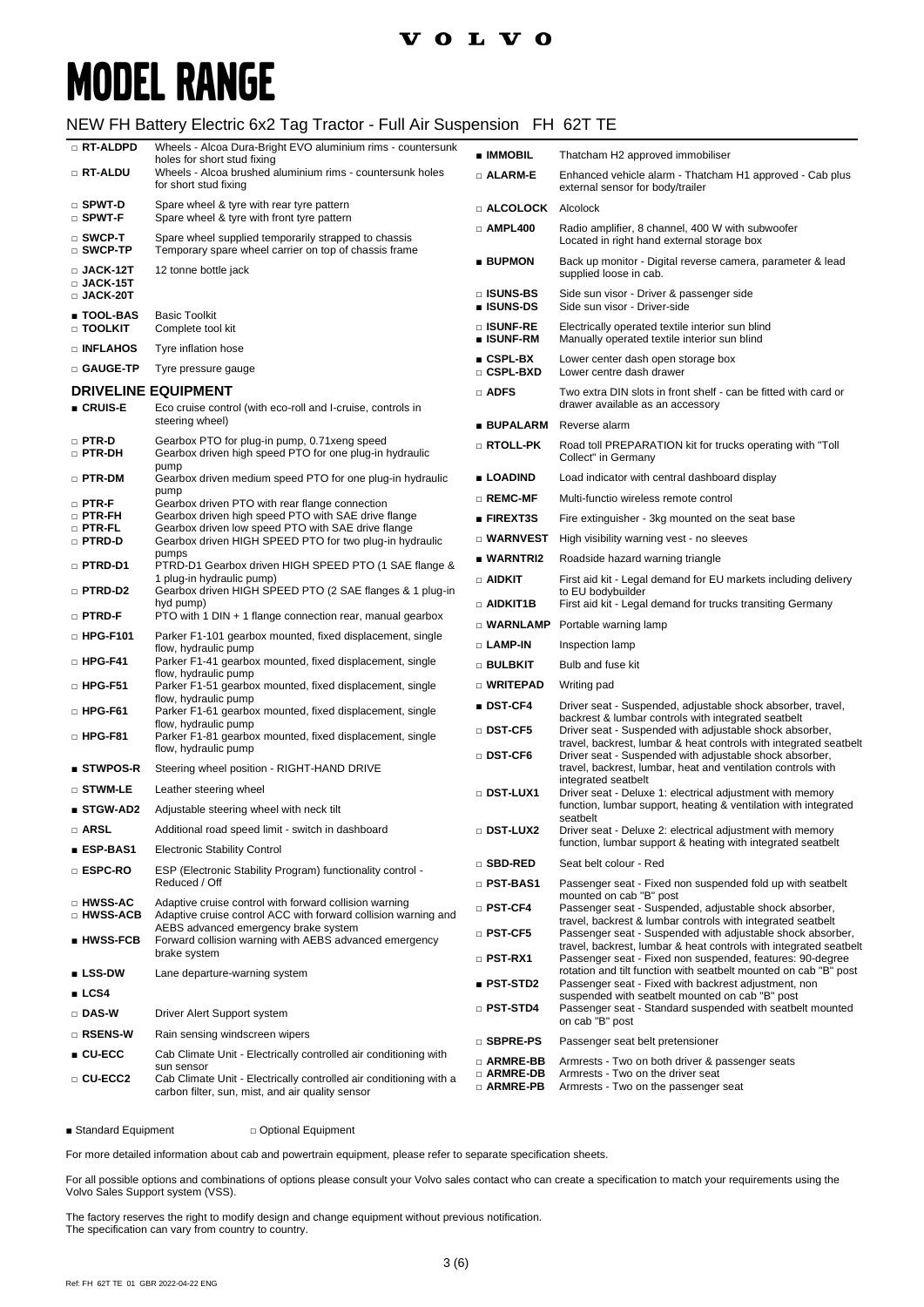### **VOLVO**

# **MODEL RANGE**

#### NEW FH Battery Electric 6x2 Tag Tractor - Full Air Suspension FH 62T TE

| □ ARU-BAS<br>□ ARU-LEA                       | Armrest upholstery - Vinyl<br>Armrest upholstery - Leather                                                                                                                                                                   | □ LOCK-CTL<br>□ LOCK-REM                               | Door locks - Central locking with key<br>Door locks - Remote central locking                                                                                                   |
|----------------------------------------------|------------------------------------------------------------------------------------------------------------------------------------------------------------------------------------------------------------------------------|--------------------------------------------------------|--------------------------------------------------------------------------------------------------------------------------------------------------------------------------------|
| ∎ GRABHI-B<br>□ GRABHI-L                     | Steel instep cab grab handle<br>Leather covered instep cab grab handle                                                                                                                                                       | $BUMP-B$<br>$\Box$ BUMP-B2                             | Plastic front bumper<br>Steel front bumper                                                                                                                                     |
| ∎ FMAT-RUB                                   | Footwell floor mats - Rubber                                                                                                                                                                                                 | ■ BUMP-SP                                              | Front bumper spoiler                                                                                                                                                           |
| $\square$ FMAT-TX2                           | Footwell floor mats - Two sets, Rubber and textile with an<br>embossed pile supplied in the cab                                                                                                                              | $\square$ ctiltp-e<br>■ CTILTP-M                       | Electrically operated hydraulic cab tilt<br>Manually operated hydraulic cab tilt                                                                                               |
| $\blacksquare$ LBK80F                        | Lower fixed bunk with wide middle section 815 in the centre x<br>2000 mm                                                                                                                                                     | $\square$ FCABS-A<br>$\blacksquare$ FCABS-M            | Front cab suspension - Air<br>Front cab suspension - Mechanical spring                                                                                                         |
| □ LBK80FRE                                   | Lower electrically operated recline bunk with wide middle<br>section 815 in the centre x 2000 mm                                                                                                                             |                                                        |                                                                                                                                                                                |
| □ LBK80FRM                                   | Lower manually operated recline bunk with wide middle section<br>815 in the centre x 2000 mm                                                                                                                                 | $\Box$ RCABS-A<br>$RCABS-M$                            | Rear cab suspension - Air<br>Rear cab suspension - Mechanical spring                                                                                                           |
| □ MATL-FI<br>$\square$ Matl-F14              | Firm lower bunk pocket sprung mattress<br>Lower mattress - firm, memory foam, 2000x700x130 mm<br>Lower flexizone mattress - semi-firm, pocket springs up to<br>100kg - 16 stone                                              | □ HCC-EXT<br>$\blacksquare$ HCC-INEX                   | Exterior hood catch control<br>Exterior and interior hood catch control                                                                                                        |
| $\blacksquare$ MATL-SF                       |                                                                                                                                                                                                                              | $\blacksquare$ MIRCFCPS                                | Mirrors - Electrically heated and operated main and wide-angle<br>with manually adjusted kerb view mirror on the passenger side<br>and position camera in nearside mirror arm. |
| $\square$ OLMAT-BA<br>$\square$ olmat-pr     | 35mm mattress overlay protector<br>50mm premium mattress overlay protector                                                                                                                                                   | $\blacksquare$ AMIR-F20                                | Auxiliary front view mirror with a 200mm radius                                                                                                                                |
| $\Box$ TBK60AD                               | Height adjustable foldable top bunk 600 x 1900mm                                                                                                                                                                             | $\square$ SUNV-H                                       | External smoke grey sunvisor                                                                                                                                                   |
| $\square$ TBK60F<br>$\square$ TBK70AD        | Fixed foldable top bunk 600 x 1900mm<br>Height adjustable foldable top bunk 700 x 1900mm                                                                                                                                     | $\Box$ AD-ROOF                                         | Cab roof deflector - Adjustable                                                                                                                                                |
| $\square$ TBK70F                             | Fixed foldable top bunk 700 x 1900mm                                                                                                                                                                                         | □ AD-SIDEL                                             | Cab side deflector - Long extension panels.                                                                                                                                    |
| $\blacksquare$ CCPARK                        | Cab parking climate - fitted                                                                                                                                                                                                 | $\blacksquare$ ADCF-F                                  | Additional black edging on chassis side skirt                                                                                                                                  |
| ■ SLCP-BAS                                   | Sleeper control panel - Basic with switches for interior light,                                                                                                                                                              | ∩ HLP-ST                                               | Headlamp protection                                                                                                                                                            |
| □ SLCP-LUX                                   | night heater, roof hatch and door lock<br>Sleeper control panel - Luxury with switches for interior light,                                                                                                                   | ■ DRL-LED                                              | V-shaped daytime running lights                                                                                                                                                |
|                                              | night heater, roof hatch, door lock, alarm clock, window and<br>radio                                                                                                                                                        | <b>DRIVL2</b><br><b>UDRIVL</b>                         | Two spot lamps<br>Auxiliary driving lights - Without                                                                                                                           |
| $\square$ safe                               | Safe box for driver's personal items                                                                                                                                                                                         | $\blacksquare$ FOGL-WC                                 | Front fog lights                                                                                                                                                               |
| □ RUS-BAS                                    | Rear cab upper storage - 300 mm high                                                                                                                                                                                         | ■ CL-STAT                                              | Static corner lights                                                                                                                                                           |
| <b>RUS-HIG</b>                               | Rear cab upper storage - 440 mm high - volume 245 litres                                                                                                                                                                     | $\square$ ASL-RF2                                      | Two Hella H11 70W spotlamps in sign box                                                                                                                                        |
| $\square$ Table                              | Folding and height adjustable table - on lower bunk                                                                                                                                                                          | $\Box$ BEACOA2F                                        | Roof beacons - Two front roof mounted amber LED                                                                                                                                |
| $\square$ Refr-Rus<br>$\square$ refrig       | Fridge - 28 litre rear upper wall mounted with dividers<br>Fridge - 33 litre under-bunk mounted with freezer dividers                                                                                                        | □ BEACOA2R<br>$\Box$ BEACON-P                          | Roof beacons - Two rear roof mounted amber LED<br>Roof beacons - wiring preparation only                                                                                       |
| □ MICRO-PK                                   | Wiring preparation kit for microwave oven                                                                                                                                                                                    | <b>BEACONA4</b>                                        | Roof beacons - Four amber LED - two front/ two rear                                                                                                                            |
| $\blacksquare$ BOTH-D<br>$\Box$ both-dl      | One bottle holder under dashboard centre section<br>Two bottle holders, one under dashboard centre section and<br>one mounted to the under bunk drawer                                                                       | $\square$ CABPT-R1<br>■ CABPT-R2                       | Single outlet for roof mounted accessories<br>Twin outlets for roof mounted accessories.                                                                                       |
| □ BOTH-L                                     | One bottle holder mounted to the under bunk drawer                                                                                                                                                                           | $\square$ SPOTP-F<br>$\square$ SPOTP-R                 | Spotlamp preparation in front, max 280W<br>Spotlamp preparation on roof, max 280W                                                                                              |
| □ COFMA-PK                                   | Coffee maker, preparation kit.                                                                                                                                                                                               | $\square$ SPOTP-RF                                     | Spotlamp preparation on cab roof and in cab front, max<br>2x280W                                                                                                               |
| <b>u</b> INLI-BAS<br>□ INLI-NL<br>□ INLI-NLD | Interior white LED lights - basic<br>Interior white and red night LED light with no dimmer<br>Interior white and red night LED light with dimmer                                                                             | $\Box$ ROS-IL<br>$\square$ ROS-IL2                     | Globetrotter roof sign illuminated<br>Preparation kit for illuminated roof sign with switch loose in                                                                           |
| $\square$ Arl-Flex                           | Two flexible reading lamps (snake lamps)                                                                                                                                                                                     | □ ROS-ILP                                              | cab, fit after registration<br>Roof sign illumination preparation kit                                                                                                          |
| $\blacksquare$ RH-EE                         | Fixed tinted glass sky window with emergency exit                                                                                                                                                                            | □ CSGN-GTR                                             | "Globetrotter" headboard logo                                                                                                                                                  |
| $\square$ RH-ER<br>$\square$ RH-ETR          | Steel roof hatch - Electrically operated, rear opening with<br>emergency exit<br>Tinted glass roof hatch - Electrically operated, rear opening                                                                               | D HORN-F1S<br>□ HORN-R2S                               | Horn - Air single tone - chassis mounted<br>Horn - Air - Two roof-mounted                                                                                                      |
| □ RH-MTR                                     | with emergency exit<br>Tinted glass roof hatch - Manually operated, rear opening with                                                                                                                                        | □ ANT-CBR                                              | Roof mounted antenna for CB radio, single aerial. Only<br>Globetrotter cabs brings in extra DIN slots.                                                                         |
|                                              | emergency exit                                                                                                                                                                                                               | □ ACCBR-AP                                             | Front, middle & rear roof mounted accessory brackets                                                                                                                           |
| □ SWIND-BS                                   | Extra side window on both sides behind "B" pillar                                                                                                                                                                            | $\Box$ ACCBR-F<br>$\Box$ ACCBR-FM                      | Front roof mounted accessory bracket<br>Front & middle roof mounted accessory brackets                                                                                         |
| □ AS-FUS                                     | Extra shelf in front upper storage compartments                                                                                                                                                                              | $\Box$ ACCBR-FR                                        | Front & rear roof mounted accessory brackets                                                                                                                                   |
| $\Box$ infot-pk                              | Preparation kit for the mounting of a flat screen TV in cab<br>above the driver's door, includes bracket, electrical and<br>speaker connections                                                                              | $\Box$ ACCBR-M<br>$\Box$ ACCBR-R<br>$\square$ ACCBR-RM | Middle roof mounted accessory bracket<br>Rear roof mounted accessory bracket<br>Rear & middle roof mounted accessory brackets                                                  |
| <b>CAB EXTERIOR</b>                          |                                                                                                                                                                                                                              | $\square$ STUC-B                                       | Left and right storage compartments under cab                                                                                                                                  |
| $EXTL-EN2$                                   | Enhanced complete painted finish - Satin Volvo badges. Main<br>grille, instep, door handles, mirror housing, and bumper in cab<br>colour. Aluminium step inserts. Sunvisor and bumper spoiler in<br>cab colour if specified. | $\square$ STUC-L<br>$\square$ STUC-R                   | Left storage compartment under cab<br>Right storage compartment under cab                                                                                                      |
|                                              |                                                                                                                                                                                                                              | $\square$ RFCAR-BC                                     | Rear mudwing carrier, back of cab                                                                                                                                              |
|                                              |                                                                                                                                                                                                                              | □ LADDER                                               | Ladder back of cab                                                                                                                                                             |

■ Standard Equipment □ Optional Equipment

For more detailed information about cab and powertrain equipment, please refer to separate specification sheets.

For all possible options and combinations of options please consult your Volvo sales contact who can create a specification to match your requirements using the Volvo Sales Support system (VSS).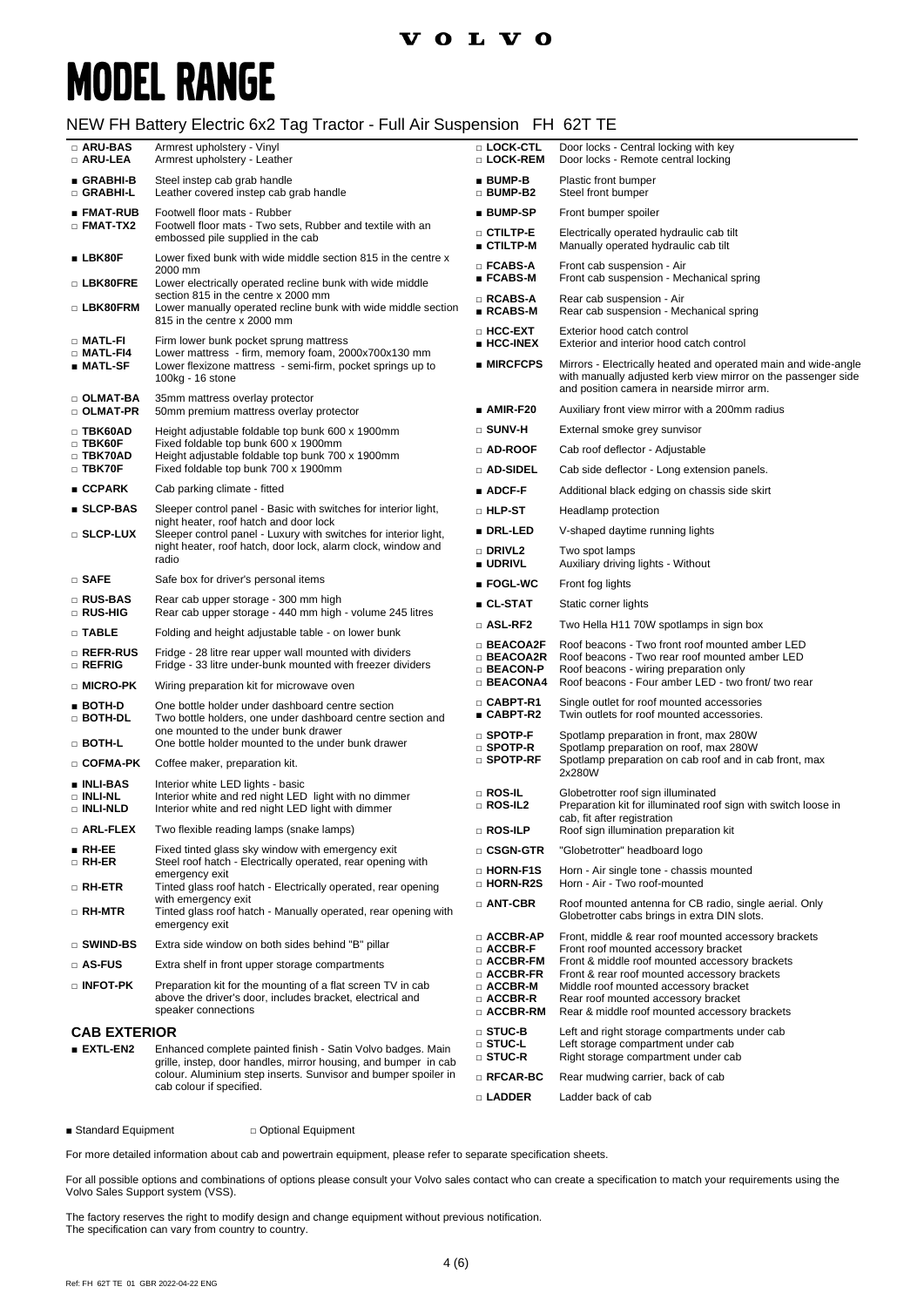# **MODEL RANGE**

#### NEW FH Battery Electric 6x2 Tag Tractor - Full Air Suspension FH 62T TE

| □ REFS-TW<br>□ REFS-TY                          | White cab conspicuity markings by packed in cab<br>Yellow cab conspicuity markings by packed in cab                                                         | □ AUXL-SPK                      | Electrical preparation kit - wiring and switch for snow plough<br>lights                                                                                           |
|-------------------------------------------------|-------------------------------------------------------------------------------------------------------------------------------------------------------------|---------------------------------|--------------------------------------------------------------------------------------------------------------------------------------------------------------------|
|                                                 | <b>SUPERSTRUCTURE PREPARATIONS</b>                                                                                                                          | <b>D TAILPRE2</b><br>□ TAILPREP | Tail lift preparation kit, wireless remote operation<br>Taillift preparation kit - cab switch and warning in driver display                                        |
| $\square$ 5WM-ASM<br>$\Box$ 5WM-ISOH            | Fifth wheel mount - Air operated slider with 50mm L profiles<br>Fifth wheel mount - 80mm Z profiles with 10mm ISO plate -                                   | □ AESW2                         | Two Body builder bistable electrical switches (marked AUX1 /<br>AUX2)                                                                                              |
| $\_$ 5WM-ISOM                                   | 90mm high above chassis frame<br>Fifth wheel mount - 50mm L profiles with 10mm ISO plate -<br>60mm high above chassis frame                                 | □ AESW2PK                       | 2 Body builder bistable el.switches (marked AUX1/AUX2) and<br>prep. for 4 more switches                                                                            |
| $$WT-FO14$<br>$\Box$ 5WT-FO15                   | Fifth wheel - Fontaine 150SP2 pressed steel<br>Fifth wheel - Fontaine 3000 lightweight cast air operated slider                                             | $\square$ AUXSW-4               | Wiring for 4 extra switches (from Body builder electrical centre<br>to switch positions)                                                                           |
| $\Box$ 5WT-JO8                                  | - for moderate duty off-road.<br>Fifth wheel - Jost JSK 37 cast                                                                                             | <b>DELIVERY SERVICES</b>        |                                                                                                                                                                    |
| $\Box$ 5WT-JO9<br>$\Box$ 5WT-SH                 | Fifth wheel - Jost JSK 42 cast<br>Fifth wheel - SAF-Holland/+GF+ SK-S 36.20 cast                                                                            | $\square$ FMS-PK                | Fleet Management System gateway - required for aftermarket<br>telematics                                                                                           |
| $\Box$ 5WH150<br>$\Box$ 5WH175                  | Leg-height - 150 mm<br>Leg-height - 175mm                                                                                                                   | <b>DRUT1</b>                    | Driver utility app - "My Truck" - 1 year subscription<br>For mobile phone, tablet, with android and IOS systems.<br>Only available with Volvo Connect subscription |
| $\Box$ 5WH185<br>$\Box$ 5WH190<br>$\Box$ 5WH195 | Leg-height - 185 mm<br>Leg-height - 190 mm<br>Leg-height - 195mm                                                                                            | <b>DRUT2</b>                    | Driver utility app - "My Truck" - 2 year subscription<br>For mobile phone, tablet, with android and IOS systems.                                                   |
| $\Box$ 5WH205                                   | Leg-height - 205 mm                                                                                                                                         | DRUT3                           | Only available with Volvo Connect subscription<br>Driver utility app - "My Truck" - 3 year subscription                                                            |
| $\Box$ 5WH210<br>$\Box$ 5WH220                  | Leg-height - 210 mm<br>Leg-height - 220mm                                                                                                                   |                                 | For mobile phone, tablet, with android and IOS systems.<br>Only available with Volvo Connect subscription                                                          |
| ∎ 5WLM-B<br>$\Box$ 5WLM-L                       | Maintenance - Basic fifth wheel - standard top plate<br>Maintenance - Low maintenance with nylon top plate                                                  | <b>DRUT4</b>                    | Driver utility app - "My Truck" - 4 year subscription<br>For mobile phone, tablet, with android and IOS systems.<br>Only available with Volvo Connect subscription |
| $\square$ 5WL-S1<br>$\Box$ 5WL-S2               | Fifthwheel lubrication - Locking mechanism and top plate<br>Fifthwheel lubrication - Locking mechanism only                                                 | <b>DRUT5</b>                    | Driver utility app - "My Truck" - 5 year subscription<br>For mobile phone, tablet, with android and IOS systems.                                                   |
| □ TCIND                                         | Trailer connection indicator - Sensors for height, kingpin and<br>coupling lock                                                                             |                                 | Only available with Volvo Connect subscription                                                                                                                     |
| $\blacksquare$ RDECK<br>□ RDECK-M               | Catwalk - Single plate and step<br>Catwalk - Extended with two plates and step                                                                              |                                 |                                                                                                                                                                    |
| □ SRWL-2RA                                      | Chassis-mounted working lamps - Two amber rear-mounted<br>LED lamps and 3 position switch                                                                   |                                 |                                                                                                                                                                    |
| □ SRWL-2RW                                      | Chassis-mounted working lamps - Two white rear-mounted<br>LED lamps and 3 position switch                                                                   |                                 |                                                                                                                                                                    |
| □ SRWL-PK                                       | Chassis-mounted working lamps - Side work and reverse lamp<br>preparation and 3 position switch - Max load 280W                                             |                                 |                                                                                                                                                                    |
| □ SWL-2RA<br>$\square$ SWL-2RW                  | Chassis-mounted working lamps - Two ambe rear-mounted<br>LED lamps<br>Chassis-mounted working lamps - Two white rear-mounted                                |                                 |                                                                                                                                                                    |
| $\square$ SWL-PK                                | LED lamps<br>Chassis-mounted working lamps - Side work lamp preparation                                                                                     |                                 |                                                                                                                                                                    |
|                                                 | and 2 position switch - Max load 280W                                                                                                                       |                                 |                                                                                                                                                                    |
| ∎ WL-TA1W                                       | Coupling light - White                                                                                                                                      |                                 |                                                                                                                                                                    |
| □ WLC-H2A                                       | Two H3/70W working lamps with amber coloured lens high<br>mounted back of cab                                                                               |                                 |                                                                                                                                                                    |
| $\Box$ WLC-H2W                                  | Two H3/70W white working lamps high mounted on the back of<br>cab                                                                                           |                                 |                                                                                                                                                                    |
| $\Box$ WLC-PKH                                  | Preparation kit, cables and switch for high mounted working<br>lamps back of cab                                                                            |                                 |                                                                                                                                                                    |
| $\Box$ WLC-PKL                                  | Preparation kit, cables and switch for low mounted working<br>lamps back of cab                                                                             |                                 |                                                                                                                                                                    |
| □ WLC-PKLH                                      | Preparation kit - cables and switch for low and high mounted<br>working lamps back of cab.                                                                  |                                 |                                                                                                                                                                    |
| ∎ ECBB-BAS<br>□ ECBB-HIG<br>□ ECBB-MED          | Bodybuilder electrical centre without bodybuilder module<br>Body builder electrical centre with body builder module                                         |                                 |                                                                                                                                                                    |
| □ BBCHAS1<br>□ BBCHAS3                          | One 7-pole connector for Body builder interface<br>Three 7-pole connectors for Body builder interface                                                       |                                 |                                                                                                                                                                    |
| $\Box$ BEPR-T2                                  | Body builder electrical software preparation for tipper with<br>remote control                                                                              |                                 |                                                                                                                                                                    |
| □ EXSTER                                        | External steering control - Volvo dynamic steering and<br>bodybuilder module prepared for external control system,<br>installed and computer by bodybuilder |                                 |                                                                                                                                                                    |
| $\square$ TD-BAS<br>□ TD-LED                    | Trailer detection WITHOUT LED sensing<br>Trailer detection with LED sensing                                                                                 |                                 |                                                                                                                                                                    |

■ Standard Equipment □ Optional Equipment

For more detailed information about cab and powertrain equipment, please refer to separate specification sheets.

For all possible options and combinations of options please consult your Volvo sales contact who can create a specification to match your requirements using the Volvo Sales Support system (VSS).